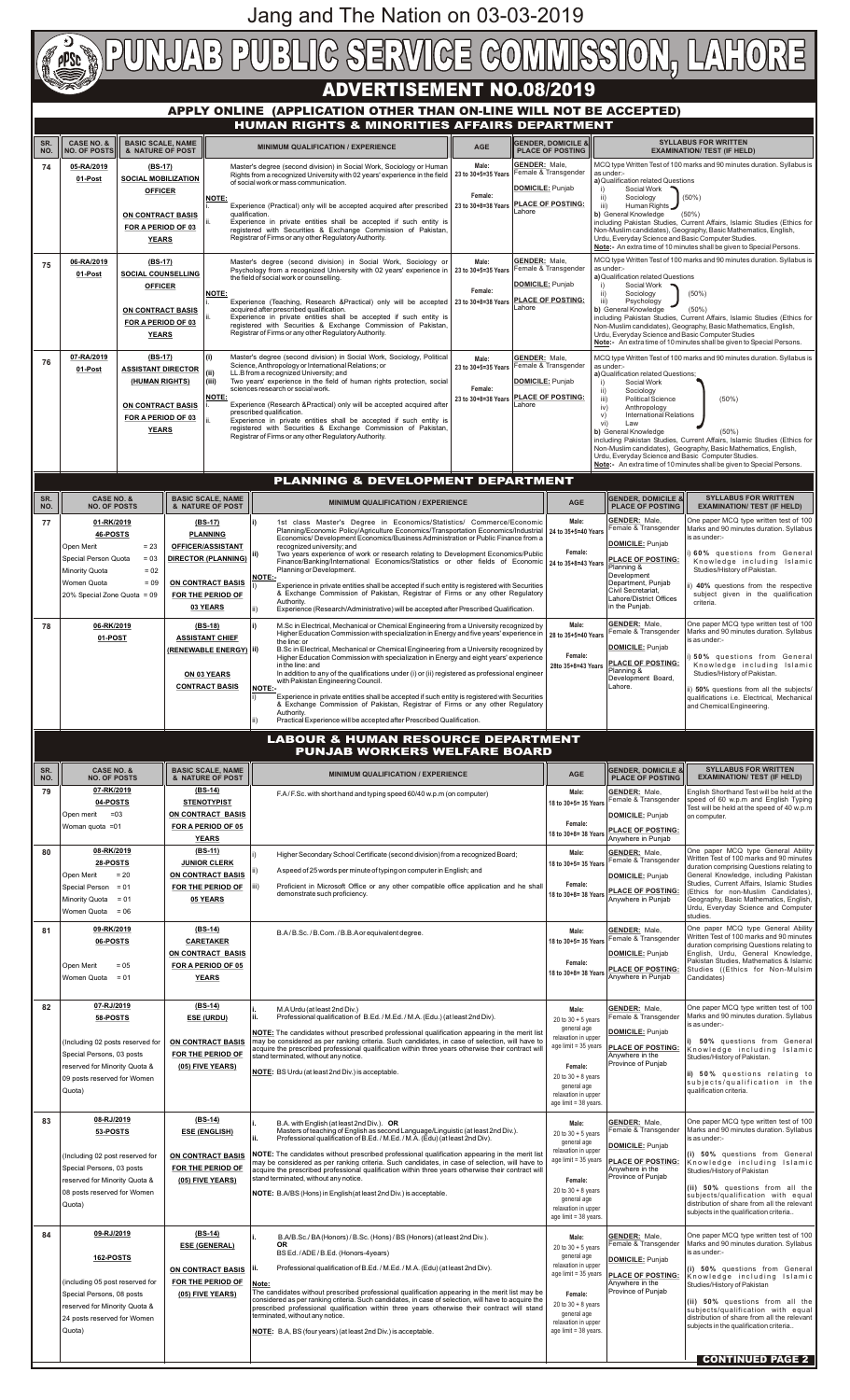

| SR.<br>NO. | <b>CASE NO. &amp;</b><br><b>NO. OF POSTS</b>                                                                                                           | <b>BASIC SCALE, NAME</b><br>& NATURE OF POST                                                                          | <b>MINIMUM QUALIFICATION / EXPERIENCE</b>                                                                                                                                                                                                                                                                                                                                                                                                                                                                                                                                                               | <b>AGE</b>                                                                                                                                                                           | <b>GENDER, DOMICILE &amp;</b><br><b>PLACE OF POSTING</b>                                                                                                                   | <b>SYLLABUS FOR WRITTEN</b><br><b>EXAMINATION/ TEST (IF HELD)</b>                                                                                                                                                                                                                                                                                                                         |
|------------|--------------------------------------------------------------------------------------------------------------------------------------------------------|-----------------------------------------------------------------------------------------------------------------------|---------------------------------------------------------------------------------------------------------------------------------------------------------------------------------------------------------------------------------------------------------------------------------------------------------------------------------------------------------------------------------------------------------------------------------------------------------------------------------------------------------------------------------------------------------------------------------------------------------|--------------------------------------------------------------------------------------------------------------------------------------------------------------------------------------|----------------------------------------------------------------------------------------------------------------------------------------------------------------------------|-------------------------------------------------------------------------------------------------------------------------------------------------------------------------------------------------------------------------------------------------------------------------------------------------------------------------------------------------------------------------------------------|
| 85         | 10-RJ/2019<br>43-POSTS<br>(Including 01 post reserved for<br>Special Persons, 02 posts<br>reserved for Minority Quota &<br>06 posts reserved for Women | $(BS-14)$<br><b>ESE (SCIENCE)</b><br><b>ON CONTRACT BASIS</b><br>FOR THE PERIOD OF<br>(05) FIVE YEARS)                | B.Sc. with Zoology, Botany and Chemistry (at least 2nd Div.).<br>OR.<br>M.Sc. with Chemistry / Zoology / Botany (at least 2nd Div.).<br>Professional qualification of B.Ed. / M.Ed. / M.A. (Edu) (at least 2nd Div).<br>NOTE: The candidates without prescribed professional qualification appearing in the merit list<br>may be considered as per ranking criteria. Such candidates, in case of selection, will have to<br>acquire the prescribed professional qualification within three years otherwise their contract will<br>stand terminated, without any notice.                                 | Male:<br>20 to $30 + 5$ years<br>general age<br>relaxation in upper<br>age limit = 35 years<br>Female:<br>20 to $30 + 8$ years<br>general age                                        | <b>GENDER: Male,</b><br>Female & Transgender<br><b>DOMICILE: Punjab</b><br><b>PLACE OF POSTING:</b><br>Anywhere in the<br>Province of Punjab                               | One paper MCQ type written test of 100<br>Marks and 90 minutes duration. Syllabus<br>is as under:-<br>i) 50% questions from General<br>Knowledge including Islamic Studies/<br>History of Pakistan<br>ii) 50% questions from all the<br>subjects/qualification with equal                                                                                                                 |
|            | Quota)<br>11-RJ/2019                                                                                                                                   | $(BS-14)$                                                                                                             | NOTE: BS (four years) with Zoology, Botany and Chemistry (at least 2nd Div.) is acceptable.                                                                                                                                                                                                                                                                                                                                                                                                                                                                                                             | relaxation in upper<br>age limit = 38 years.                                                                                                                                         |                                                                                                                                                                            | distribution of share from all the relevant<br>subjects in the qualification criteria.                                                                                                                                                                                                                                                                                                    |
| 86         | 48-POSTS<br>(Including 01 post reserved for<br>Special Persons, 02 posts<br>reserved for Minority Quota &<br>07 posts reserved for Women<br>Quota)     | <b>ESE (MATHEMATICS)</b><br>ON CONTRACT BASIS<br>FOR THE PERIOD OF<br>(05) FIVE YEARS)                                | B.Sc. with Math A&B Courses and Physics (at least 2nd Div.).<br><b>OR</b><br>M.Sc. Math / Physics (at least 2nd Div.).<br>Professional qualification of B.Ed. / M.Ed. / M.A. (Edu.) (at least 2nd Div).<br>NOTE: The candidates without prescribed professional qualification appearing in the merit list<br>may be considered as per ranking criteria. Such candidates, in case of selection, will have to<br>acquire the prescribed professional qualification within three years otherwise their contract will<br>stand terminated, without any notice.                                              | Male:<br>20 to $30 + 5$ years<br>general age<br>relaxation in upper<br>age limit = 35 years<br>Female:<br>20 to $30 + 8$ years<br>general age                                        | <b>GENDER: Male,</b><br>Female & Transgender<br><b>DOMICILE:</b> Punjab<br><b>PLACE OF POSTING:</b><br>Anywhere in the<br>Province of Punjab                               | One paper MCQ type written test of 100<br>Marks and 90 minutes duration. Syllabus<br>is as under:-<br>i) 50% questions from General<br>Knowledge including Islamic Studies/<br>History of Pakistan<br>ii) 50% questions from all the<br>subjects/qualification with equal<br>distribution of share from all the relevant                                                                  |
| 87         | 12-RJ/2019                                                                                                                                             | $(BS-14)$                                                                                                             | NOTE: BS with Math A&B Courses and Physics (at least 2nd Div.) is acceptable.<br>B.Sc. with at least two subjects out of Chemistry, Zoology, Botany, Physics, Math-A &                                                                                                                                                                                                                                                                                                                                                                                                                                  | relaxation in upper<br>age limit = 38 years.<br>Male:                                                                                                                                | <b>GENDER: Male,</b>                                                                                                                                                       | subjects in the qualification criteria.<br>One paper MCQ type written test of 100                                                                                                                                                                                                                                                                                                         |
|            | 53-POSTS<br>(including 02-posts reserved for<br>Special Persons, 03 posts<br>reserved for Minority Quota &<br>08 posts reserved for Women<br>Quota)    | <b>ESE (MATHEMATICS &amp;</b><br><b>SCIENCE)</b><br><b>ON CONTRACT BASIS</b><br>FOR THE PERIOD OF<br>(05) FIVE YEARS) | Math-B (at least 2nd Div.).<br>Professional qualification of B.Ed. / M.Ed. / M.A. (Edu) (at least 2nd Div).<br>NOTE: The candidates without prescribed professional qualification appearing in the merit list<br>may be considered as per ranking criteria. Such candidates, in case of selection, will have to<br>acquire the prescribed professional qualification within three years otherwise their contract will<br>stand terminated, without any notice.<br>NOTE: BS with at least two subjects out of Chemistry, Zoology, Botany, Physics, Math-A &<br>Math-B (at least 2nd Div.) is acceptable) | 20 to $30 + 5$ years<br>general age<br>relaxation in upper<br>age limit = 35 years<br>Female:<br>20 to $30 + 8$ years<br>general age<br>relaxation in upper<br>age limit = 38 years. | Female & Transgender<br><b>DOMICILE:</b> Punjab<br><b>PLACE OF POSTING:</b><br>Anywhere in the<br>Province of Punjab                                                       | Marks and 90 minutes duration. Syllabus<br>is as under:-<br>i) 50% questions from General<br>Knowledge including Islamic Studies/<br>History of Pakistan<br>ii) 50% questions from all the<br>subjects/qualification with equal<br>distribution of share from all the relevant<br>subjects in the qualification criteria.                                                                 |
| 88         | 18-RM/2019<br>27-POSTS<br>$= 21$<br>Open Merit<br>Special Persons<br>$= 01$<br>Minority Quota<br>$= 01$<br><b>Women Quota</b><br>$= 04$                | $(BS-14)$<br><b>ARABIC TEACHER</b><br>(ON CONTRACT BASIS<br>FOR A PERIOD OF FIVE 1.<br><b>YEARS</b> )                 | B.A/B.Sc. (at least 2ndDivison) with Arabic Fazal or Shahadat-ul-Almia.<br><b>IMPORTANT NOTE</b><br>Candidates are directed to opt Venue/Centre carefully. No request of Centre and Venue<br>Change will be accepted by the Commission at any stage.<br>12.<br>Special Person Candidates, who require Writer / Helper at the time of Written Test, must<br>furnish a written request to the Secretary, PPSC Head Office, Lahore upto closing date.<br>Helper / Writer will be provided as per request only. No request after the closing date will<br>be accepted                                       | Male:<br>20 to 30+5= 35 years<br>Female:<br>$20 to 30 + 8 = 38$ years                                                                                                                | <b>GENDER: Male,</b><br>Female & Transgender<br><b>DOMICILE:</b> Any District   a) Arabic Fazal or<br>of Province of Punjab<br>PLACE OF POSTING:<br>Anywhere in Punjab     | One paper MCQ Type Written Test of<br>100 Marks and 90 minutes duration.<br>The Syllabus is as under:-<br>$(50\%)$<br>Shahadat-ul-Almia related<br>Questions<br>b) General Knowledge,<br>$(50\%)$<br>Pakistan Studies, Current Affairs.<br>Islamic Studies (Ethics for Non-Muslims),<br>Geography, Basic Mathematics, Urdu,<br>English, Everyday Science and<br>Computer Studies.         |
| 89         | 19-RM/2019<br>11-POSTS<br>$= 08$<br>Open Merit<br>Minority Quota<br>$= 01$<br>$= 02$<br>Women Quota                                                    | (BS-11)<br><b>ASSISTANT LIBRARIAN</b><br><b>(ON CONTRACT BASIS</b><br>FOR A PERIOD OF FIVE 1.<br><b>YEARS</b> )       | B.A/B.Sc. (at least 2ND Division) with Diploma in Library Science.<br><b>IMPORTANT NOTE</b><br>Candidates are directed to opt Venue/Centre carefully. No request of Centre and Venue<br>Change will be accepted by the Commission at any stage.<br> 2.<br>Special Person Candidates, who require Writer / Helper at the time of Written Test, must<br>furnish a written request to the Secretary, PPSC Head Office, Lahore upto closing date.<br>Helper / Writer will be provided as per request only. No request after the closing date will<br>be accepted                                            | Male:<br>18 to 30+5= 35 years<br>Female:<br>18 to 30+8= 38 years                                                                                                                     | <b>GENDER: Male,</b><br>Female & Transgender<br><b>DOMICILE: Any District</b><br>of Province of Punjab<br>PLACE OF POSTING:<br>Anywhere in Punjab                          | One paper MCQ Type Written Test of<br>100 Marks and 90 minutes duration.<br>The Syllabus is as under:-<br>a) Diploma in Library<br>(50%)<br>Science related questions<br>b) General Knowledge,<br>$(50\%)$<br>Pakistan Studies, Current Affairs,<br>Islamic Studies (Ethics for Non-Muslims),<br>Geography, Basic Mathematics, Urdu,<br>English, Everyday Science and<br>Computer Studies |
| 90         | 20-RM/2019<br>54-POSTS<br>$= 41$<br>Open Merit<br><b>Special Persons</b><br>$= 02$<br>Minority Quota<br>$= 03$<br>Women Quota<br>$= 08$                | $(BS-14)$<br>ESE P.T.I.<br>(ON CONTRACT BASIS<br>FOR A PERIOD OF FIVE<br><b>YEARS)</b>                                | B.A./B.Sc./B.Com (at least 2nd Division)<br>Diploma in Physical Education.<br><b>IMPORTANT NOTE</b><br>Candidates are directed to opt Venue/Centre carefully. No request of Centre and Venue<br>Change will be accepted by the Commission at any stage.<br>Special Person Candidates, who require Writer / Helper at the time of Written Test, must<br>12.<br>furnish a written request to the Secretary, PPSC Head Office, Lahore upto closing date.                                                                                                                                                   | Male:<br>20 to 30+5= 35 years<br>Female:<br>20 to 30+8= 38years                                                                                                                      | <b>GENDER: Male,</b><br>Female & Transgender<br><b>DOMICILE:</b> Any District   a) Diploma in Physical<br>of Province of Punjab<br>PLACE OF POSTING:<br>Anywhere in Punjab | One paper MCQ Type Written Test of<br>100 Marks and 90 minutes duration.<br>The Syllabus is as under:-<br>$(50\%)$<br>Education related questions.<br>b) General Knowledge,<br>$(50\%)$<br>Pakistan Studies, Current Affairs,<br>Islamic Studies (Ethics for Non-Muslims),<br>Geography, Basic Mathematics, Urdu,                                                                         |

| 91         | 21-RM/2019<br>09-POSTS<br>$= 07$                                                                                                                    | $(BS-11)$                                                                                                                                                                                                                                                                                                                                                                                                                                      |                                                                                                                                                                                                                                                                                                                                                                                                                                                                                                                                                                                                                                                         | Male:                                                                                                                                                                                         |                                                                                                                                                                                       |                                                                                                                                                                                                                                                                                                                                                                                                            |  |  |
|------------|-----------------------------------------------------------------------------------------------------------------------------------------------------|------------------------------------------------------------------------------------------------------------------------------------------------------------------------------------------------------------------------------------------------------------------------------------------------------------------------------------------------------------------------------------------------------------------------------------------------|---------------------------------------------------------------------------------------------------------------------------------------------------------------------------------------------------------------------------------------------------------------------------------------------------------------------------------------------------------------------------------------------------------------------------------------------------------------------------------------------------------------------------------------------------------------------------------------------------------------------------------------------------------|-----------------------------------------------------------------------------------------------------------------------------------------------------------------------------------------------|---------------------------------------------------------------------------------------------------------------------------------------------------------------------------------------|------------------------------------------------------------------------------------------------------------------------------------------------------------------------------------------------------------------------------------------------------------------------------------------------------------------------------------------------------------------------------------------------------------|--|--|
|            | <b>LABORATORY</b><br><b>ASSISTANT</b><br>Open Merit<br>$= 02$<br>(ON CONTRACT BASIS<br><b>Women Quota</b><br>FOR A PERIOD OF FIVE<br><b>YEARS</b> ) |                                                                                                                                                                                                                                                                                                                                                                                                                                                | B.Sc. (at least 2nd Division)<br>18 to 30+5= 35 years<br><b>NOTE:-</b><br>Only B.Sc. (at least 2ND Division) is the requisite educational qualification as per<br>Prescribed and Notified Service Rules. Therefore, no other equivalent / educational<br>qualification is neither considerable nor acceptable.<br>18 to 30+8= 38years                                                                                                                                                                                                                                                                                                                   |                                                                                                                                                                                               | <b>GENDER: Male,</b><br>Female & Transgender<br><b>DOMICILE:</b> Any District<br>of Province of Punjab<br><b>PLACE OF POSTING:</b><br>Anywhere in Punjab                              | One Paper MCQ type General Ability<br>Written Test of 100 marks and 90 minutes<br>duration comprising Questions relating to<br>Qualification and General Knowledge<br>including Pakistan Studies, Current<br>Affairs, Islamic Studies (Ethics for non-<br>Muslim Candidates), Geography, Basic<br>Mathematics, English, Urdu, Everyday<br>Science and Computer Studies.                                    |  |  |
|            | <b>IMPORTANT NOTE</b>                                                                                                                               |                                                                                                                                                                                                                                                                                                                                                                                                                                                |                                                                                                                                                                                                                                                                                                                                                                                                                                                                                                                                                                                                                                                         |                                                                                                                                                                                               |                                                                                                                                                                                       |                                                                                                                                                                                                                                                                                                                                                                                                            |  |  |
|            | 12.                                                                                                                                                 | Candidates are directed to opt Venue/Centre carefully. No request of Centre and Venue Change will be accepted by the Commission at any stage.<br>Special Person Candidates, who require Writer / Helper at the time of Written Test, must furnish a written request to the Secretary, PPSC Head Office, Lahore upto closing date.<br>Helper / Writer will be provided as per request only. No request after the closing date will be accepted. |                                                                                                                                                                                                                                                                                                                                                                                                                                                                                                                                                                                                                                                         |                                                                                                                                                                                               |                                                                                                                                                                                       |                                                                                                                                                                                                                                                                                                                                                                                                            |  |  |
|            |                                                                                                                                                     |                                                                                                                                                                                                                                                                                                                                                                                                                                                | <b>TRANSPORT DEPARTMENT PUNJAB</b><br><b>I.T WING OF TRANSPORT DEPARTMENT</b>                                                                                                                                                                                                                                                                                                                                                                                                                                                                                                                                                                           |                                                                                                                                                                                               |                                                                                                                                                                                       |                                                                                                                                                                                                                                                                                                                                                                                                            |  |  |
| SR.<br>NO. | <b>CASE NO. &amp;</b><br><b>NO. OF POSTS</b>                                                                                                        | <b>BASIC SCALE, NAME</b><br>& NATURE OF POST                                                                                                                                                                                                                                                                                                                                                                                                   | <b>MINIMUM QUALIFICATION / EXPERIENCE</b>                                                                                                                                                                                                                                                                                                                                                                                                                                                                                                                                                                                                               | <b>AGE</b>                                                                                                                                                                                    | <b>GENDER. DOMICILE &amp;</b><br><b>PLACE OF POSTING</b>                                                                                                                              | <b>SYLLABUS FOR WRITTEN</b><br><b>EXAMINATION/ TEST (IF HELD)</b>                                                                                                                                                                                                                                                                                                                                          |  |  |
| 92         | 13-RJ/2019<br>02-POSTS                                                                                                                              | $(BS-17)$<br><b>SENIOR SOFTWARE</b><br><b>ENGINEER/DEVELOPER</b><br><b>ON CONTRACT BASIS</b><br>FOR THE PERIOD OF<br>(03) THREE YEARS)                                                                                                                                                                                                                                                                                                         | M.Sc. in Computer Science (first Division or grade B) from a University recognized by<br>the Higher Education Commission or MSc in Information Technology (first Division or<br>grade B) from a University recognized by Higher Education Commission.<br>Two Years' experience in the field of software engineering or software development.<br>lii)<br>NOTE:-<br>Experience in private entities shall be accepted if such entity is registered with Securities<br>& Exchange Commission of Pakistan, Registrar of Firms or any other Regulatory<br>Authority.<br>Experience (Research/Administrative) will be accepted after Prescribed Qualification. | Male:<br>24 to $30 + 5$ years<br>general age<br>relaxation in upper<br>age limit = 35 years<br>Female:<br>24 to $30 + 8$ years<br>general age<br>relaxation in upper<br>age limit = 38 years. | <b>GENDER: Male,</b><br>Female & Transgender<br>DOMICILE: Punjab<br><b>PLACE OF POSTING:</b><br>Anywhere in the<br>Province of Punjab                                                 | One paper MCQ type written test of 100<br>Marks and 90 minutes duration. Syllabus<br>is as under:-<br>i) 50% questions from General<br>Knowledge including Islamic Studies/<br>History of Pakistan<br>ii) 50% questions from all the<br>subjects/qualification with equal<br>distribution of share from all the relevant<br>subjects in the qualification criteria.                                        |  |  |
| 93         | 14-RJ/2019<br>01-POST                                                                                                                               | $(BS-17)$<br><b>DATABASE</b><br><b>ADMINISTRATOR</b><br><b>ON CONTRACT BASIS</b><br>FOR THE PERIOD OF<br>(03) THREE YEARS)                                                                                                                                                                                                                                                                                                                     | M.Sc. in computer Science (first Division or grade B) from University recognized by<br>Higher Education Commission.<br>Two Years' experience in the field of database administration or programming including<br>ii)<br>at least one year experience in Data Base Administration.<br><b>NOTE:-</b><br>Experience in private entities shall be accepted if such entity is registered with Securities<br>& Exchange Commission of Pakistan, Registrar of Firms or any other Regulatory<br>Authority.<br>Experience (Research/Administrative) will be accepted after Prescribed<br>Qualification.                                                          | Male:<br>24 to $30 + 5$ years<br>general age<br>relaxation in upper<br>age limit = 35 years<br>Female:<br>24 to $30 + 8$ years<br>general age<br>relaxation in upper<br>age limit = 38 years. | <b>GENDER: Male,</b><br>Female & Transgender<br>DOMICILE: Punjab<br><b>PLACE OF POSTING:</b><br>Anywhere in the<br>Province of Punjab                                                 | One paper MCQ type written test of 100<br>Marks and 90 minutes duration. Syllabus<br>is as under:-<br>(i) 50% questions from General<br>Knowledge including Islamic Studies/<br>History of Pakistan<br>(ii) 50% questions from subjects/<br>qualification mentioned in qualification<br>criteria.                                                                                                          |  |  |
|            |                                                                                                                                                     |                                                                                                                                                                                                                                                                                                                                                                                                                                                |                                                                                                                                                                                                                                                                                                                                                                                                                                                                                                                                                                                                                                                         |                                                                                                                                                                                               |                                                                                                                                                                                       |                                                                                                                                                                                                                                                                                                                                                                                                            |  |  |
| SR.<br>NO. | <b>CASE NO. &amp;</b><br><b>NO. OF POSTS</b>                                                                                                        | <b>BASIC SCALE, NAME</b><br>& NATURE OF POST                                                                                                                                                                                                                                                                                                                                                                                                   | <b>MINIMUM QUALIFICATION / EXPERIENCE</b>                                                                                                                                                                                                                                                                                                                                                                                                                                                                                                                                                                                                               | <b>AGE</b>                                                                                                                                                                                    | <b>GENDER, DOMICILE &amp;</b><br><b>PLACE OF POSTING</b>                                                                                                                              | <b>SYLLABUS FOR WRITTEN</b><br><b>EXAMINATION/ TEST (IF HELD)</b>                                                                                                                                                                                                                                                                                                                                          |  |  |
| 94         | 16-RM/2019<br>21-POSTS<br><b>SPECIAL PERSONS = 21</b>                                                                                               | $(BS-16)$<br><b>STAFF NURSE</b><br><b>(ON CONTRACT BASIS</b><br>FOR A PERIOD OF FIVE<br><b>YEARS</b> )                                                                                                                                                                                                                                                                                                                                         | Diploma in Nursing and Midwifery duly registered with Pakistan Nursing Council, with 03<br>years' experience in the big hospital.                                                                                                                                                                                                                                                                                                                                                                                                                                                                                                                       | Female:<br>(ONLY SPECIAL<br>PERSONS)<br>18 to 25+10=35<br><b>Years</b><br>Note: 10 years age<br>relaxation to specia<br>persons only.                                                         | <b>GENDER: Only</b><br>Female<br>DOMICILE: Any District   a) Questions relating<br>of Province of Punjab<br><b>PLACE OF POSTING:</b><br>Any PESSI Hospital /<br>Directorate in Punjab | One paper MCQ Type Written Test of 100<br>Marks and 90 minutes duration. The<br>syllabus is as under:-<br>$(80\%)$<br>to Qualification<br>b) General Knowledge including (20%)<br>Pakistan Studies, Current Affairs, Islamic<br>Studies (Ethics for non-Muslims<br>Candidates), Geography, Basic<br>Mathematics, English, Urdu, Everyday<br>Science and Basic Computer Studies.<br><b>CONTINUED PAGE 3</b> |  |  |

# **LABOUR & HUMAN RESOURCE DEPARTMENT PUNJAB WORKERS WELFARE BOARD**